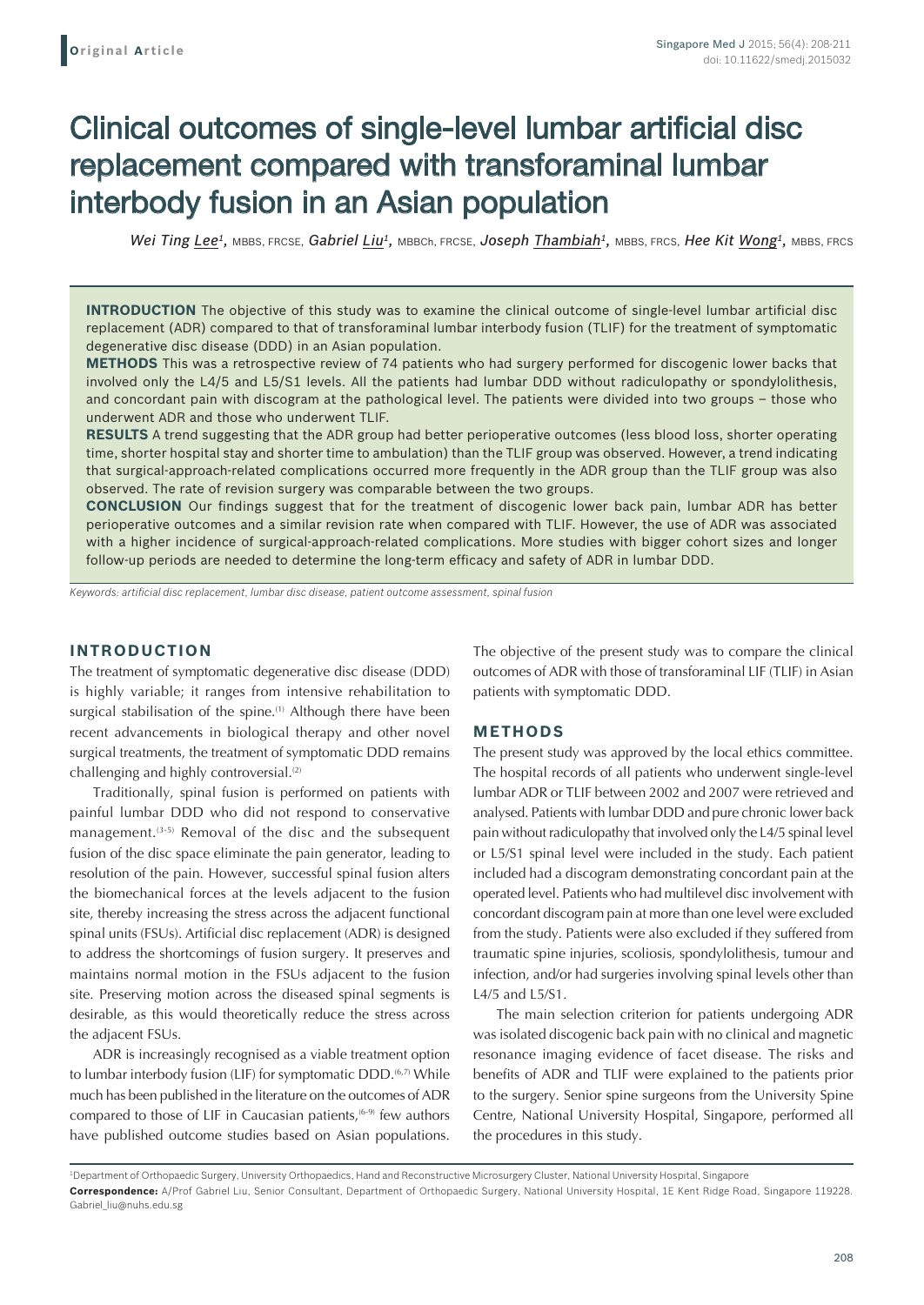A total of 74 patients matched the present study's inclusion criteria. These patients were divided into two groups, namely the ADR group and the TLIF group. Based on the department protocol, the patients were reviewed at two weeks, three months, six months, one year, two years and five years after surgery. Additional follow-up sessions were left to the discretion of the surgeon.

In this study, all the patients who underwent ADR had a ProDisc-L (Synthes, Paoli, PA, USA) inserted. The ProDisc-L design is based on the ball-and-socket principle and comprises three implant components – two cobalt chrome alloy endplates and an ultra-high-molecular-weight polyethylene inlay. The ProDisc-L endplates have central keels and small spikes for initial fixation of the artificial disc to the vertebral bodies, and plasma-sprayed titanium coatings on all bone-implant interfaces for better bony ingrowth and stability.<sup>(10)</sup>

All ADR surgeries were performed with the patient in the lithotomy position. In some cases, upon the request of the spine surgeons, access surgeons were employed for retroperitoneal dissection and vessel preparation. The operation was done via the retroperitoneal approach at the level of the affected lumbar disc. Upon exposure of the disc, a Cobb elevator was used to separate the cartilaginous endplates from the subchondral bone, and the disc material was removed in a piecemeal fashion. The posterior longitudinal ligament was also removed. After appropriate sizing, the ProDisc-L was inserted under fluoroscopic guidance.

TLIF was performed via the standard open midline posterior approach. After insertion of the pedicle screws, unilateral facetectomy was done and the ligamentum flavum was removed. Discectomy was performed between the exiting and traversing nerve roots. An LIF cage filled with local autogenous bone graft was then inserted into the disc space. Connecting rods were applied to the pedicle screws, and compression between the spinal segments was performed to complete the TLIF procedure.

### **RESULTS**

Among the 74 patients included in the present study, 54 underwent ADR and 20 underwent TLIF. The mean age of the patients in the ADR group was significantly lower than that of the patients in the TLIF group (34 years vs. 52 years;  $p < 0.05$ ). A summary of the patients' characteristics is shown in Table I.

The ADR group was found to have a significantly shorter operating time  $(p = 0.04)$  (Table II). There was a trend toward less blood loss and shorter hospital stay among the patients in the ADR group as compared to those in the TLIF group, although the results did not reach statistical significance. The perioperative outcomes of the two groups are listed in Table II.

In the present study, 54 (73.0%) patients (38 from the ADR group and 16 from the TLIF group) had follow-up for a minimum of two years. The TLIF group had a mean follow-up duration of 7.43 (range 3.7–10.2) years, while the ADR group had a mean follow-up duration of 4.92 (range 2.1–9.3) years. Patients who did not complete at least two years of follow-up were excluded from subsequent analyses on surgical-approach-related complications and rate of revision surgery.

| Table I. Comparison of preoperative characteristics of the patients |
|---------------------------------------------------------------------|
| in the artificial disc replacement (ADR) group and the patients in  |
| the transforaminal lumbar interbody fusion (TLIF) group.            |

| <b>Characteristic</b>   | No. of patients      |                       |  |  |
|-------------------------|----------------------|-----------------------|--|--|
|                         | ADR group $(n = 54)$ | TLIF group $(n = 20)$ |  |  |
| $Age* (yr)$             | $34(21-55)$          | $52(37-70)$           |  |  |
| Gender                  |                      |                       |  |  |
| Male                    | 41                   | 10                    |  |  |
| Female                  | 1.3                  | 10                    |  |  |
| <b>Surgery at L4/5</b>  | 21                   | 14                    |  |  |
| <b>Surgery at L5/S1</b> | 33                   | 6                     |  |  |

\*Data presented as mean (range).

**Table II. Comparison of the perioperative outcomes of the patients in the artificial disc replacement (ADR) group and the patients in the transforaminal lumbar interbody fusion (TLIF) group.**

| <b>Perioperative outcome</b>       | $(n = 54)$ | ADR group TLIF group p-value<br>$(n = 20)$ |         |
|------------------------------------|------------|--------------------------------------------|---------|
| Mean operating time (min)          | 185.6      | 215.3                                      | $0.04*$ |
| Mean drop in haemoglobin (g/dL)    | 1.8        | 2.3                                        | 0.38    |
| Mean length of hospital stay (day) | 6.1        | 6.5                                        | 0.21    |
| Mean time to ambulation (day)      | 2.9        | 3.6                                        | 0.07    |

\*p-value < 0.05 is considered statistically significant.

Surgical-approach-related complications were the most common complications encountered in the present study. The rate of surgical-approach-related complications in the ADR group was 16.7%, while that in the TLIF group was  $5.0\%$  (p = 0.192). Complications included peritoneal injuries ( $n = 5$ ; 9.3%), superficial abdominal infection ( $n = 3$ ; 5.6%) and retrograde ejaculation ( $n = 1$ ; 1.9%). There was a single case of dura tear recorded during a TLIF procedure.

Patients with at least two years of follow-up ( $n = 54$ ) were analysed for the rate of revision surgery. The rate of revision surgery in the ADR group was 4 (10.5%), while that in the TLIF group was 2 (12.5%) ( $p = 0.833$ ). In the ADR group, one patient had facet osteoarthritis at the initial ADR level, while the other three patients complained of pain in the adjacent spinal levels. All four patients complained of persistent back pain after the initial ADR surgery. In the TLIF group, two patients developed painful spinal pathologies at the adjacent spinal levels after a pain-free interval. A summary of the revision surgeries is presented in Table III.

#### **DISCUSSION**

The treatment goal for discogenic back pain is to remove the pain generator in the disc. This can be achieved either by replacing the diseased disc or by fusing the FSUs. Experiences from knee and hip replacement surgeries indicate that patients generally do better after joint replacement surgeries as compared to fusion surgeries. Also, as preserving motion across the diseased spinal segment is desirable and fusion increases the stress across the adjacent FSUs, replacement surgeries are generally favoured over fusion surgeries. Adjacent segment disease is also a problem for fusion patients. In a study of 149 patients who underwent LIF, Gillet found that 41% of the patients developed abnormal adjacent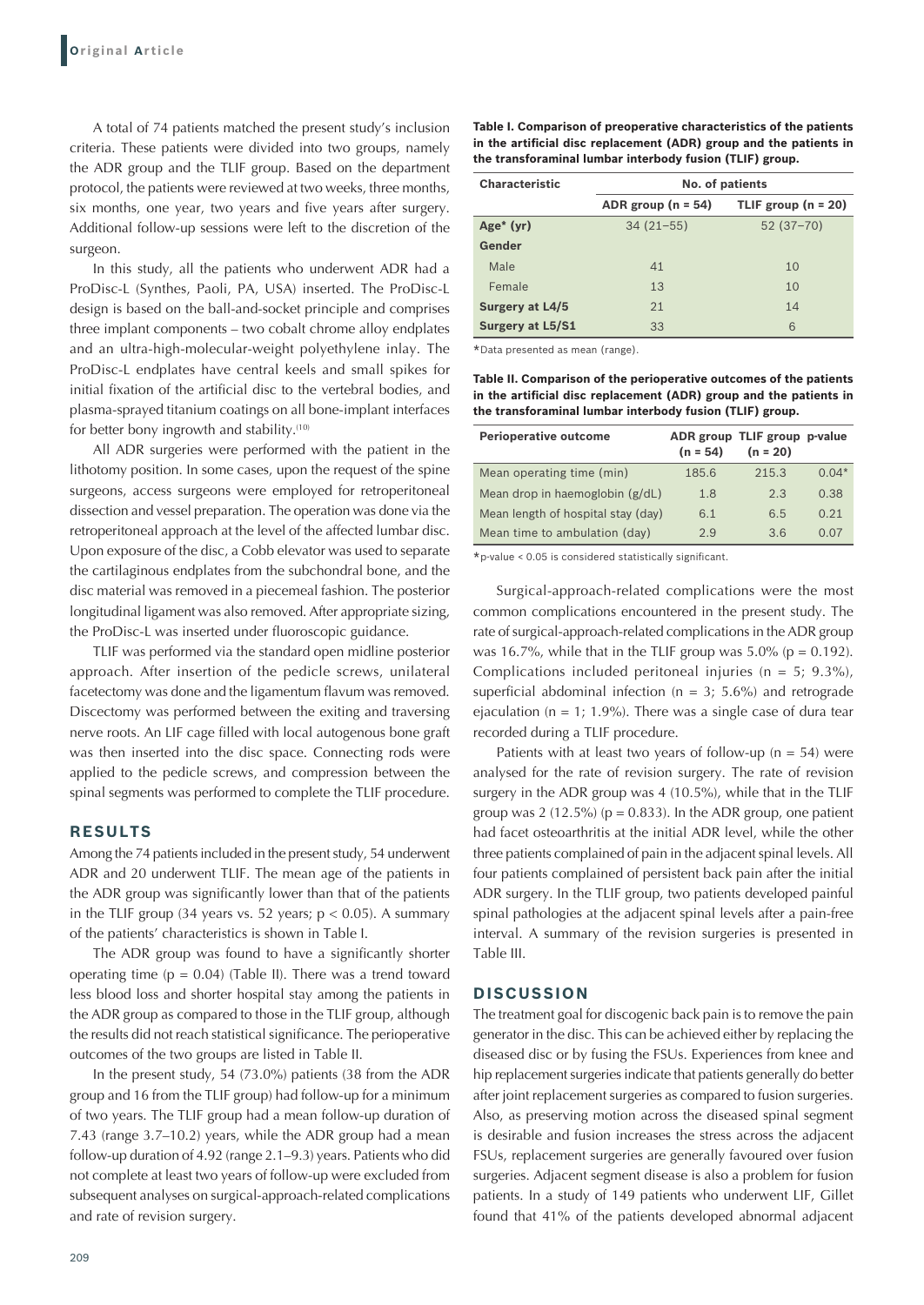|                   | <b>Patient Initial</b><br>operation interval | <b>Pain-free Revision</b><br>operation         | <b>Pathological findings</b>                                                | <b>Post-revision</b><br>status                 | <b>Remarks</b>                                                                                                                  |
|-------------------|----------------------------------------------|------------------------------------------------|-----------------------------------------------------------------------------|------------------------------------------------|---------------------------------------------------------------------------------------------------------------------------------|
| ADR 1             | $L4/5$ ADR $1$ yr                            | $L4/5$ TLIF                                    | L4/5 facet osteoarthritis<br>on CT image                                    | Pain-free at<br>last follow-up                 | Patient responded to L4/5 facet block                                                                                           |
| ADR <sub>2</sub>  | $L4/5$ ADR 6 mth                             | L5/S1 ADR                                      | $L5/S1$ DDD                                                                 | Pain-free at<br>last follow-up                 | Initial preoperative MR image showed L4/5<br>and $L5/S1$ DDD, with concordant pain at $L4/5$                                    |
| ADR <sub>3</sub>  | $L4/5$ ADR 6 mth                             | L4/5 posterior<br>decompression,<br>L5/S1 TLIF | L5/S1 facet osteoarthritis,<br>L4/5 facet osteoarthritis<br>and scar tissue | Pain-free at<br>last follow-up                 | Initial postoperative MR image showed facet<br>joint osteoarthritis and scar tissue at L4/5,<br>and L5/S1 facet osteoarthritis  |
| ADR 4             | $L4/5$ ADR $2$ wk                            | L5/S1 TLIF                                     | L5/S1 spondylolithesis                                                      | Persistent pain<br>after revision<br>operation | Patient underwent L3/4 and left L2 medial<br>branch block for additional pain control two<br>years after the revision operation |
| TLIF <sub>1</sub> | L4/5 TLIF $4yr$                              | $L3/4$ TLIF                                    | $L3/4$ DDD                                                                  | Pain-free at<br>last follow-up                 | $\qquad \qquad -$                                                                                                               |
| TLIF <sub>2</sub> | L4/5 TLIF $5$ yr                             | $L3/4$ TLIF, $L4/5$<br>revision TLIF           | L3/4 spondylolithesis with<br>spinal stenosis                               | Pain-free at<br>last follow-up                 |                                                                                                                                 |

**Table III. Summary of the revision surgeries conducted on the patients in the artificial disc replacement (ADR) group and the transforaminal lumbar interbody fusion (TLIF) group.**

CT: computed tomography; DDD: degenerative disc disease; MR: magnetic resonance

lumbar motion segments after spinal fusion and 20% needed a secondary operation for extension of the fusion.<sup>(11)</sup>

The efficacy of ADR in preserving spinal motion is well documented in the literature. In a prospective, randomised trial of 237 patients, which compared two-level ADR with circumferential arthrodesis, Delamarter et al noted preservation of the lumbar flexion-extension motion after ADR.<sup>(12)</sup> The range of motion of the superior and inferior discs on radiographic examination averaged 7.8 $\degree$  and 6.2 $\degree$ , respectively.<sup>(12)</sup> Similarly, Zigler et al observed improved postoperative forward and lateral bending on clinical examination of the patients from the ADR group as compared to those from the fusion group.(13) Huang et al studied the correlation between the range of motion of the lumbar spine and clinical outcomes in 38 patients who underwent ADR with PRODISC I; they demonstrated weak to moderate Spearman rank correlation association between the range of motion and clinical outcomes.<sup>(14)</sup> Compared to spinal fusion surgery, the motion-preserving ability of ADR can potentially decrease adjacent spine segments disease.<sup>(8,15)</sup>

Other than preserving motion in the spine, ADR has many other advantages over fusion surgery in the treatment of lumbar spinal pathologies (e.g. avoiding surgical complications that are associated with posterior surgical approaches and the use of iliac crest bone grafts).<sup>(9,13,16)</sup> In addition, ADR has been shown to be an efficient treatment modality in symptomatic DDD in both short- and mid-term studies.(17-20) Zigler et al observed better early outcomes and earlier ambulatory status in patients who underwent ADR as compared to those who underwent lumbar fusion.<sup>(13)</sup> In a meta-analysis of ADR versus fusion for lumbar DDD, Yajun et al also noted better postoperative functional status (with less back and leg pain) and higher satisfaction rates in the ADR group than in the lumbar fusion group at the two-year follow-up.<sup>(21)</sup> As the measures of disability, pain and neurological status were similarly improved from baseline in both the ADR and TLIF groups at five years after treatment, some authors have concluded that ADR surgery using ProDisc-L was not inferior to fusion surgery in the treatment of single-level lumbar DDD.<sup>(22)</sup>

Although the short- and mid-term results of ADR have been

shown to be positive, the long-term benefit of ADR surgery over fusion surgery in lumbar DDD has not been proven conclusively. While patients with chronic discogenic back pain treated with ADR surgery have shown small but statistically significant clinical improvements as compared to those treated with fusion surgery, these improvements may not be clinically relevant.<sup>(23)</sup> In addition, there is a lack of information on the effect ADR surgery has on adjacent disc disease in current trials that compare ADR surgery with fusion surgery. These shortcomings may limit the widespread use of ADR in the treatment of chronic lower back pain.

The rate of surgical-approach-related complications in ADR ranged from 2.1% to 18.7%, while reoperation at the index level ranged from 1.0% to 28.6%.<sup> $(24)$ </sup> In the present study, there was a trend toward more surgical-approach-related complications in the ADR group (16.7%) as compared to the TLIF group (5.0%). The higher surgical-approach complication rate could have been due to the steep learning curve of ADR surgery. In other words, the higher surgical-approach complication rate could possibly have been reduced with more surgical experience and/or the use of a dedicated group of access surgeons.

In the present study, the surgical revision rate was similar between the ADR group and the TLIF group (10.5% vs. 12.5%,  $p = 0.833$ ). These revision surgeries were mainly due to long-term spinal pathology progression (e.g. adjacent motion segment disease and facet arthropathy) or spinal pathologies that were inadequately treated initially. Our data suggested that the recurrence of lower back pain in the ADR group generally occurred within the first operative year, whereas patients in the TLIF group generally remained well for the first few years. Further studies are needed to elucidate the root cause for reoperation at the index level.

Ultimately, the key to a successful outcome in surgically treated patients with lumbar DDD lies in careful patient selection; this is true for both TLIF and ADR surgeries. Unlike TLIF, ADR targets the painful disc. As ADR cannot address spinal pathologies such as instability and facet arthropathy, the ideal candidate for ADR should have a single black disc on magnetic resonance imaging, with concordant disc pain, and no evidence of facet